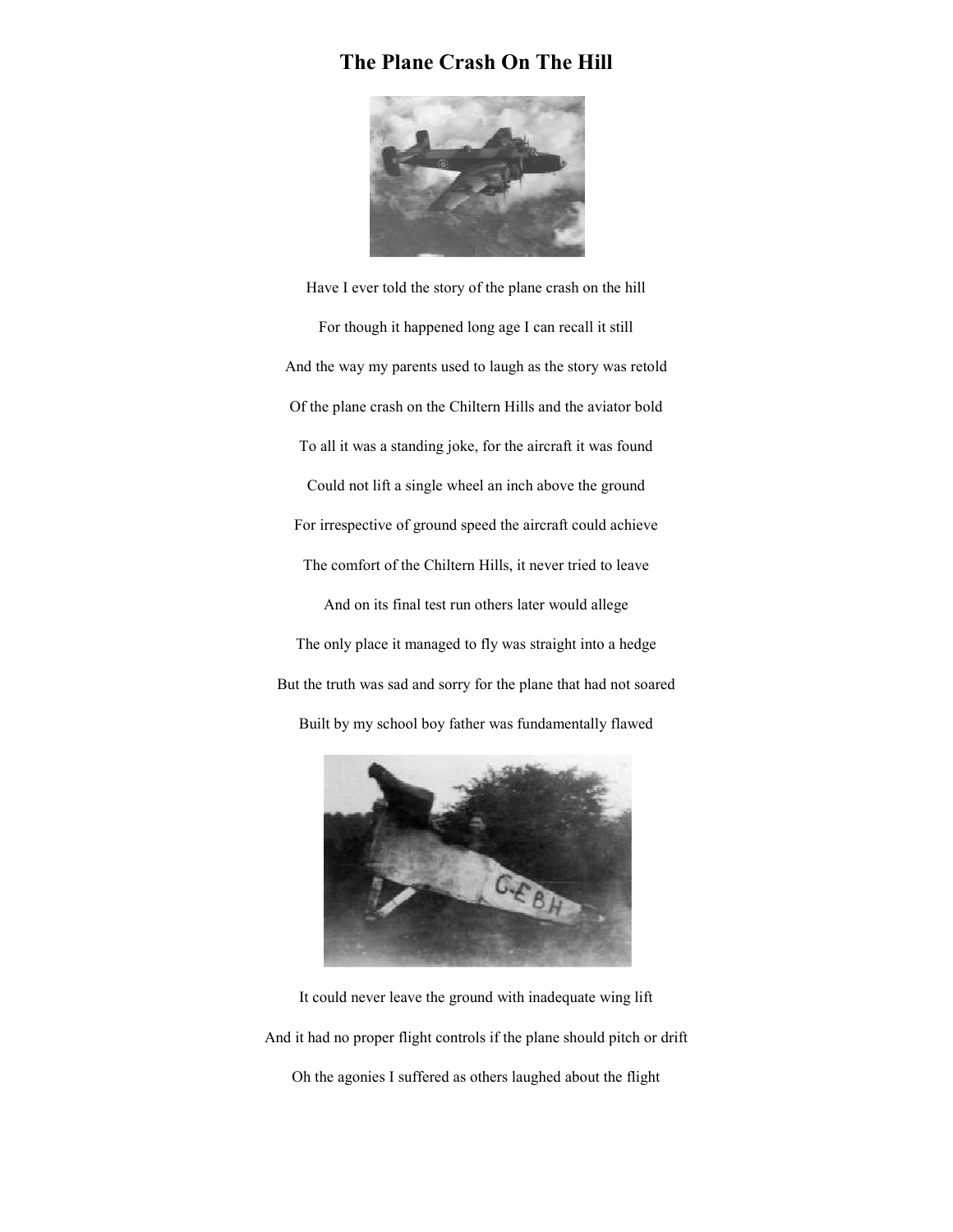And designer who could never fly a hand made, gale blown kite In later years, when talk had turned to crashes on the hill I walked away, ashamed to hear, my self esteem at nil Until I moved away from home and other hills had trodden And the memory of the plane crash was almost totally forgotten Then years later I went back, and in woods where it was darker While walking with my grandchildren, we found a plane crash marker



 Placed on the spot, up on the hill, where a Halifax had crashed Killing all the occupants as through the trees it crashed While trying to clear the Chiltern Hills a task it could not manage For the plane had just bombed Nuremberg and suffered too much damage So on the Chiltern Hills there stands a tribute to the crew And the memory of my father's fate is also laid there too For all my childhood misery that my father was a joke Was utterly unfounded, he was just a normal bloke Who had the guts to go alone and give it one big try As he pursued his childhood dream of taking to the sky So the trials and tribulations of all airmen we should hail For the modern Royal Air Force is also built on plans that fail As well as triumph and success in peace time and in war The future always rests upon the lessons of before